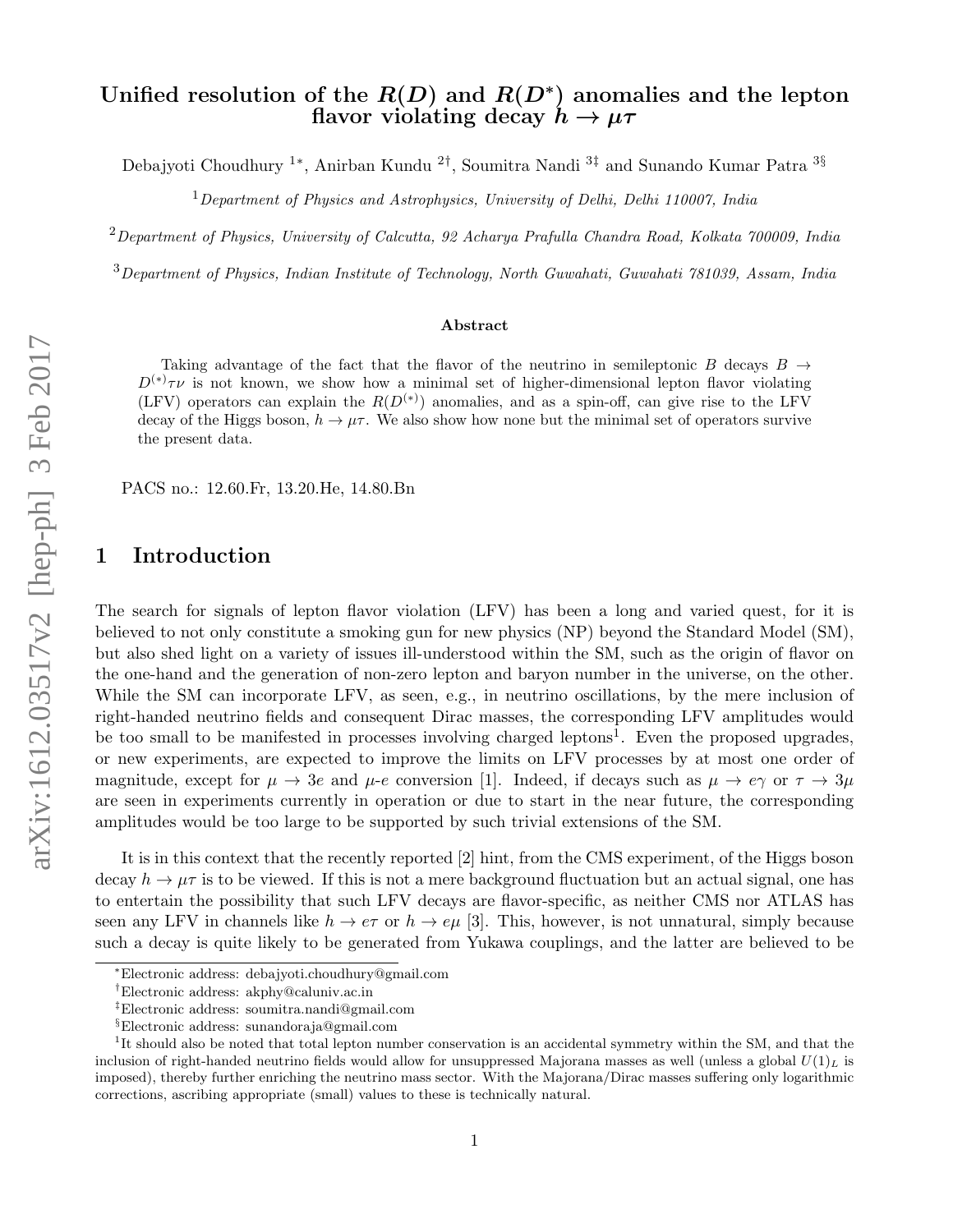typically stronger for the higher generations, even in extensions of the SM. While the results from the ATLAS experiment on  $h \to \mu\tau$  are more or less consistent with zero, these too can allow for a nontrivial branching ratio (BR) for this channel. The measurements have yielded  $[2,4]$ 

$$
BR(h \to \mu \tau) = 0.84^{+0.39}_{-0.37}\% \, (CMS), \, 0.53 \pm 0.51\% \, (ATLAS), \tag{1}
$$

so that the 95% CL upper limits on the BR are 1.51% (CMS) and 1.41% (ATLAS) respectively.

While the CMS measurement *per se*. does not call for new physics right away, it is interesting to juxtapose it against another long-standing anomaly, albeit in a completely different sector. The ratios of the partial widths of B mesons,  $R(D)$  and  $R(D^*)$ , defined as

$$
R(D^{(*)}) = \frac{\Gamma(B \to D^{(*)}\tau\nu)}{\Gamma(B \to D^{(*)}\ell\nu)},
$$
\n(2)

(with  $\ell = e, \mu$ ) are particularly clean probes of physics beyond the SM, on account of the cancellation of the leading uncertainties inherent in individual BR predictions. The values of  $R(D)$  and  $R(D^*)$ as measured by BABAR [5], when taken together, exceed SM expectations by more than  $3\sigma$ , which generated interest in the first place. Furthermore, the Belle measurements for the same observables lie in between the SM expectations and the BABAR measurements and are consistent with both [6]. Recently, Belle has published their new result on  $R(D^*)$  [7] with  $\tau$  decaying semileptonically, and this agrees with the SM expectations only at the 1.6 $\sigma$  level, while the first measurement by LHCb [8] is also  $2.1\sigma$  above the SM prediction. Taking all the results together, including the correlations, the tension between data and SM is at the level of  $3.9\sigma$ . On the other hand, the recent results on the measurement of  $\tau$ -polarization for the decay  $B \to D^* \tau \nu$  in Belle [9] are consistent with the SM predictions, albeit with only a large uncertainty.

While the "anomalies" in either of  $R(D)$  and  $R(D^*)$  do not call for LFV, clearly they seem to be associated with a loss of lepton universality, and involving the very same fermions as the anomalous decay. It is therefore conceivable that the individual excesses, intriguing in their own right but not calling out for a rejection of the SM, are, together, indicative of some new physics. A combined approach to treat both these anomalies together within the scope of a particular model may be found in Ref.  $[10]$ <sup>2</sup>. At this point, we may refer the reader to Refs.  $[12, 13]$ , and the references therein, for a detailed analysis of the NP operators. In this paper, we investigate this more closely, coupled with the LFV Higgs decays. In particular, if anomalous Higgs interactions are indeed called for, we show that the difference between the chiral structure of the ensuing four-fermi operators and that of the SM operator could possibly explain why the experimental discrepancies are seen only in certain channels.

The generation of such LFV decays of the Higgs is relatively simple if the scalar sector is enlarged, as in a Type-III two-Higgs doublet model wherein the 125 GeV scalar has a tiny component of the field responsible for the LFV decays [14]. A variation is afforded by scenarios [15] wherein there are two or more nearly degenerate scalars with one of them being SM-like and the other(s) having explicitly LFV couplings. On the other hand, lepton flavor non-universality can appear in many a guise, whether it be through Higgs couplings or through gauge couplings in a theory with extended symmetry or even through the exchange of other non-standard particles such as superpartners in a supersymmetric extension of the SM, or leptoquarks. Hence, rather than adopt any particular scenario, we investigate the *structure* of the minimal alteration to the SM that can satisfactorily explain the

<sup>&</sup>lt;sup>2</sup>There have been numerous attempts to relate the  $R(D^{(*)})$  anomaly with some other anomalous observables, see, e.g., Ref. [11].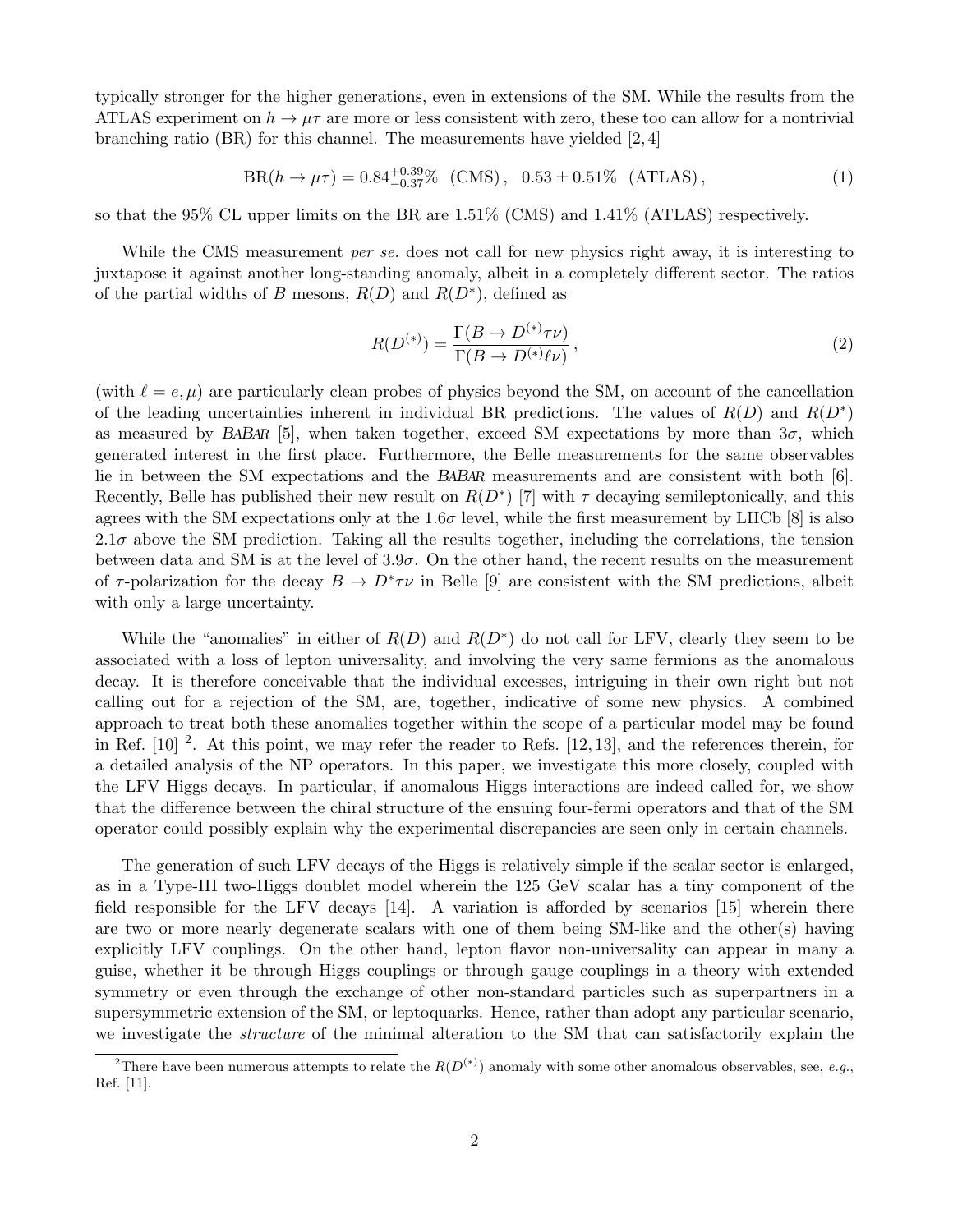anomalies while remaining consistent with the rest of low-energy phenomenology. In other words, we advocate a bottom-up approach, starting with an effective theory.

In this paper, we would like to investigate whether both these decays, namely,  $h \to \mu\tau$  and  $B \to$  $D^{(*)}\tau\nu$  can be simultaneously affected by a single four-fermion operator, keeping the scalar sector to be completely SM-like at the electroweak scale. There are at least two points worth emphasizing, so let us note them down here.

- If the scalar sector is completely SM-like at all energies, *i.e.*, if the mass matrix and the Yukawa matrix are proportional, there can be no flavor-changing coupling of the Higgs boson of the form  $h \overline{f_i} f_j$  with  $i \neq j$ , even at the one-loop level. This is in contradiction to what has been claimed in, for example, Refs. [16, 17]. The reason is not difficult to understand: as soon as one generates an off-diagonal Yukawa coupling  $h_{ij}$ , an analogous term  $m_{ij} = v h_{ij}$  is also generated in the mass matrix, where  $v$  is the vacuum expectation value (VEV) for the CP-even neutral component of the SM Higgs field Φ. Thus, one needs to redefine the stationary basis for the fermions again, and in that new basis, such off-diagonal effective Yukawa couplings no longer exist. However, there are possible ways out [18, 19], and we will later show, with a toy model, how to achieve this. In this sense, we demonstrate how to generate the LFV decay of the Higgs boson without introducing any low-energy extension of the scalar sector.
- NP has to be there in some form or other at some high scale, but if the low-energy sector is SM-like, then any new state can exist only at a scale  $\Lambda \gtrsim \mathcal{O}(1 \text{ TeV})$ , the natural scale for NP. It is possible, though, that NP can appear at several (well-separated) scales, with the aforementioned Λ being the lowest of them all.

Here, we will focus on some possible dimension-6 four-fermion operators to explain both the anomalies, relating the charged current operator  $b \to c\tau\nu$  with the neutral current operator, that produces  $\tau\mu$ in the final state, through  $SU(2)<sub>L</sub>$ . We will take advantage of two facts: first, the quark mixing in the right-chiral sector is essentially unconstrained, and second, the flavor of the neutrino that comes out in semileptonic  $B$  decays is not determined. While a similar exercise using higher dimensional effective operators has been performed [20], it was restricted only to the B-sector observables. The novelty, in our approach, lies in that we do not consider any extension of the SM scalar sector, and the Yukawa couplings remain unchanged. As we will show, the new operators that we consider produce an effective  $h\mu\tau$  vertex, which we illustrate with the help of a toy model. Showing how experimental constraints already rule out most of the possible operators, we identify the minimal set of operators necessary to explain the anomalies.

The paper is arranged as follows. In Section II, we will first describe a toy model to generate flavorchanging Higgs couplings with lowest dimensional effective operators, and then elaborate our model. In Section III, we show how it affects the LFV Higgs decay  $h \to \mu\tau$ , and semileptonic B decays are treated in Section IV. We summarize and conclude in Section V.

## 2 The formalism

Assuming that the (low-energy) scalar sector is just as in the SM, the only way to explain a LFV decay  $\phi$  of the Higgs boson  $h$  (such as the one under discussion) would be to postulate a term  $\left[-y_{ij}\bar{\ell}_L^i\ell_B^j\right]$  $\frac{j}{R}h + \text{h.c.}$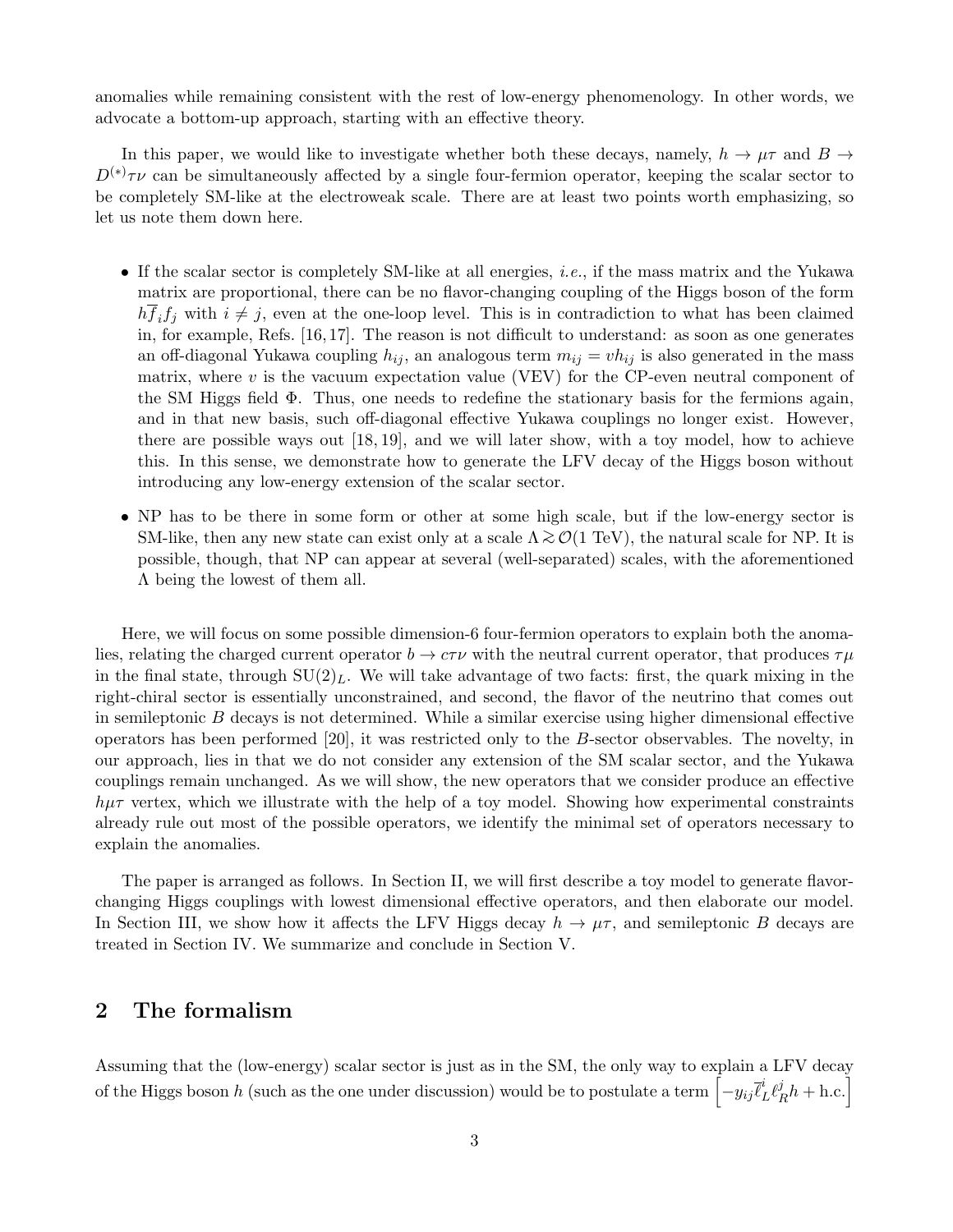(with  $i \neq j$ ), in the Lagrangian, keeping in abeyance, for the time being, any discussion of the source of this term. Written in full, the relevant term is

$$
- y_{\mu\tau} \left( \overline{\mu}_L \tau_R + \overline{\tau}_R \mu_L \right) h - y_{\tau\mu} \left( \overline{\tau}_L \mu_R + \overline{\mu}_R \tau_L \right) h, \tag{3}
$$

and the corresponding branching fraction is given by

$$
BR(h \to \mu \tau) = \frac{m_h}{8\pi \Gamma_h} \left( |y_{\tau\mu}|^2 + |y_{\mu\tau}|^2 \right) , \qquad (4)
$$

where  $y_{\mu\tau}$  and  $y_{\tau\mu}$  are effective Yukawa couplings, which need not be equal, or even of the same magnitude. If  $h \to \mu\tau$  (and other possible new decay channels) have only a small BR, one can assume  $\Gamma_h \approx \Gamma_h^{\text{SM}} \approx 4.07 \text{ MeV for } m_h \approx 125 \text{ GeV}.$ 

If the scalar sector (both the field content and interactions) is restricted to being exactly as in the SM, clearly, terms as in Eq. (3) cannot occur at the tree-level. They may appear as quantum corrections though, and the required size clearly does not preclude this. However, for even this to work, either the field content of the theory has to be enlarged or non-renormalizable interactions introduced or both.

#### 2.1 Flavor-changing Higgs couplings: A toy model

As was discussed earlier, one cannot simply postulate such an off-diagonal coupling for the Yukawa and the mass matrices often turn out to be proportional to each other (not only at the tree level, but to any given order in perturbation theory). To circumvent this argument, let us consider a toy model. Suppose the Lagrangian contains dimension-5 terms like

$$
\frac{1}{\Lambda} \left[ a_t \overline{t}_R Q_L \tilde{\Phi} X + a_l \overline{\tau}_R L_L \Phi X^* \right] + \text{H.c.}
$$
\n<sup>(5)</sup>

where  $\Phi$  is the SM doublet  $(\tilde{\Phi} = i\sigma_2 \Phi^*)$ , and X is a complex  $SU(2)_L$  triplet with hypercharge  $Y = 2$ . We will assume that the mass-squared term for X is positive and  $\mathcal{O}(\text{TeV}^2)$ . Consequently, the components of X receive no vacuum expectation value, thereby trivially satisfying the constraints from the  $\rho$ parameter. A further consequence is that they are almost degenerate in mass, which allows the scenario to evade the remaining constraints from electroweak precision observables. Λ above is a cutoff scale, with  $\Lambda \gg m_X$  so as to validate the effective Lagrangian approach.

Written in full, with  $X = (x^{++}, x^+, x_0)$ , the relevant terms look like

$$
\mathcal{L} \supset \frac{1}{\sqrt{3}\Lambda} \left[ a_t \left( \bar{t}_R t_L \phi^{0*} x_0 - \frac{1}{\sqrt{2}} \bar{t}_R b_L \phi^{0*} x^+ \right) + a_t \left( \bar{\tau}_R \mu_L \phi^0 x_0^* - \frac{1}{\sqrt{2}} \bar{\tau}_R \nu_{\mu L} \phi^0 x^- \right) \right] + H.c. \tag{6}
$$

Integrating out the  $X$  fields yields a dimension-8 term in the Lagrangian of the form

$$
\frac{-a_t a_l}{3\Lambda^2 m_X^2} |\phi^0|^2 \bar{t}_L t_R \, \overline{\mu}_L \tau_R + h.c.,\tag{7}
$$

valid at scales well below  $m_X$ . Here, analogous terms involving the putative Goldstones have been suppressed. On the breaking of the electroweak symmetry, one may write  $\phi^0 = (h + v)/\sqrt{2}$ , with h being the physical Higgs field. This yields not only a four-Fermi term of the form

$$
\mathcal{L}_{4\text{fer}} = \frac{a_t a_l}{6\Lambda^2} \frac{v^2}{m_X^2} \left( \bar{t}_L t_R \right) \left( \overline{\tau}_R \mu_L \right) + \text{H.c.},\tag{8}
$$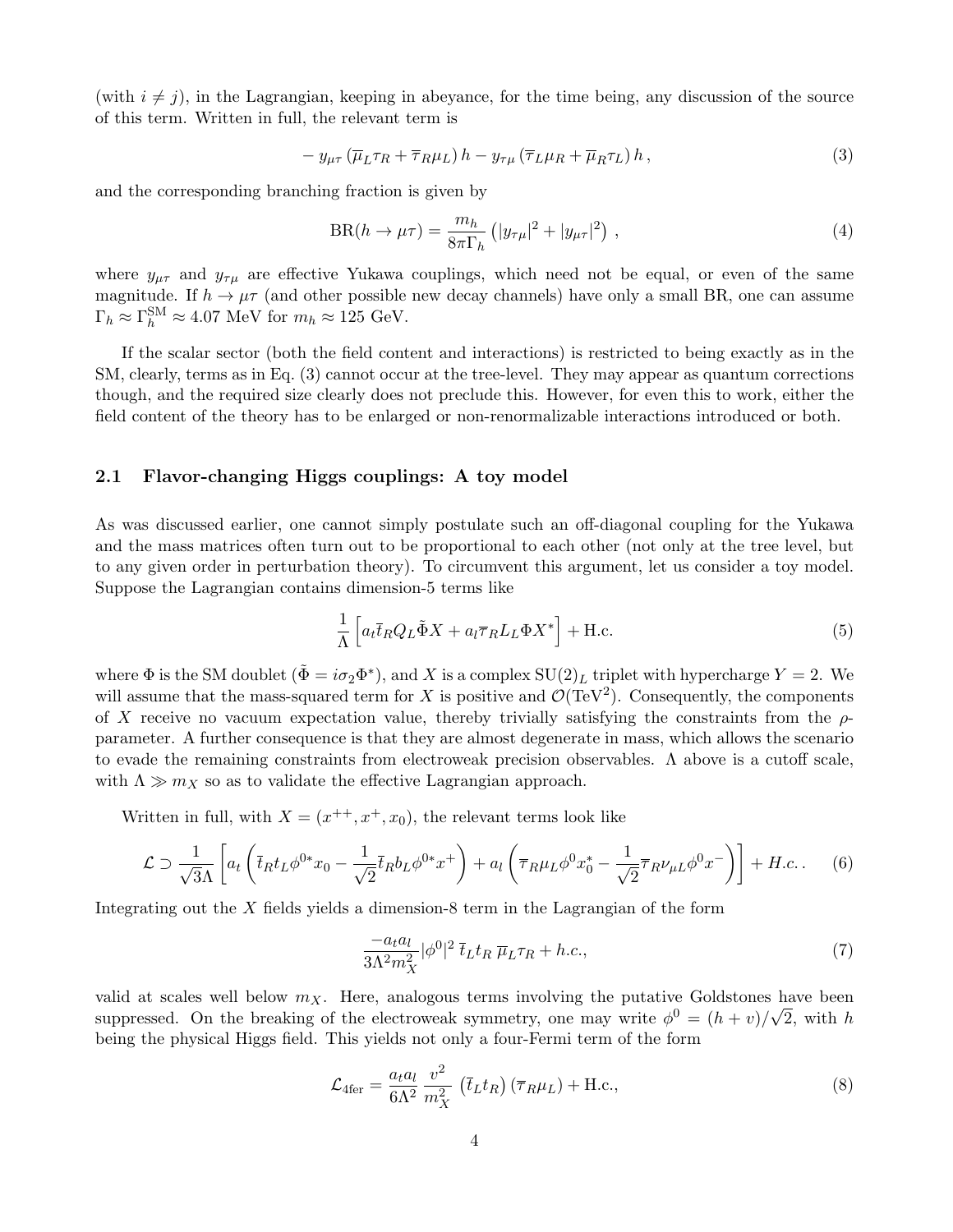but also couplings of the same set of fields with both a single higgs and a pair of higgses, or, in other words, a five-field and a six-field vertex each. Of immediate concern are the first two of these terms. Clearly the  $(2vh)\bar{t}_Lt_R\bar{\mu}_L\tau_R$  term, on contracting the top-fields, would lead to an effective LFV coupling  $h\overline{\mu}_L\tau_R$ . Similarly, the term in Eq. (8) would contribute to an off-diagonal mass term connecting the muon and the tau. Importantly, these one loop contributions to the Yukawa and the mass matrices bear a relation different from the tree-level terms, viz.  $\delta y_{\mu\tau} = 2 \delta m_{\mu\tau}/v$ . The extra factor of 2 destroys the overall proportionality of the Yukawa and the mass matrices, thereby allowing for a LFV Higgs coupling when the fermions are rotated into the stationary basis.

The evaluation of the loop contributions is quite straightforward. While they are, formally, quadratically divergent, it needs to be realized that the effective theory under consideration has a natural cutoff at  $m_X$ . The leading term, apart from the overall coupling, is thus  $-4N_c m_X^2 m_t/16\pi^2$ , where the minus sign comes from the fermion loop and  $m_t$  from the chirality flip. Thus, the effective LFV Yukawa coupling is given by

$$
\frac{1}{2} \times \frac{a_t a_l v}{3 \Lambda^2} \frac{N_c}{4\pi^2} m_t \overline{\mu}_L \tau_R h \,. \tag{9}
$$

The factor of half needs explaining. As mentioned above, the term proportional to  $v^2$  generates an off-diagonal term in the mass matrix and, consequently, an extra rotation is needed to get back to the new mass basis. This absorbs half of the effect (which is why a coupling proportional to  $(h + v)$  cannot lead to flavor-changing Yukawa couplings), leaving us with the remaining half.

It should be noted that much the same low-energy phenomenology could have been obtained, had we started with an  $Y = 0$  triplet instead, with the Lagrangian now being

$$
\frac{1}{\Lambda} \left[ a_t \overline{t}_R Q_L \Phi X + a_l \overline{\tau}_R L_L \tilde{\Phi} X^* \right] + \text{H.c.} .
$$

Similarly, had we started with a scalar leptoquark field, coupling to both a  $t-\tau$  and a  $t-\mu$  current, the ensuing effective Lagrangian, on Fierz-rearrangement, would yield terms analogous to those above, but with (axial-)vector couplings instead.

#### 2.2 The minimal operator basis

Having argued that it is indeed possible to generate flavor-changing Higgs couplings (for a theory with a single scalar doublet) within the stationary basis, and that this may be achieved quite naturally within the paradigm of an effective theory, we now turn to the other anomalies at hand, namely  $R(D^{(*)})$ . To this end, we augment the SM by postulating at most a couple of effective dimension-6 operators obeying the full symmetry of the SM. These operators will be shown to generate an effective  $h\mu\tau$  vertex, by a mechanism similar to that outlined above, which is of the right magnitude. While a similar approach was adopted in Ref. [21] to explain  $h \to \mu\tau$  alone, we go much beyond and relate the operators to the anomalies in  $R(D)$  and  $R(D^*)$ .

Following Refs. [22, 23], let us consider an effective charged-current Hamiltonian of the form

$$
\mathcal{H}_{\text{eff}} = \frac{4G_F}{\sqrt{2}} V_{cb} \left[ O_{\text{SM}} + C_{S_1} O_{S_1} + C_{S_2} O_{S_2} + C_T O_T \right],\tag{10}
$$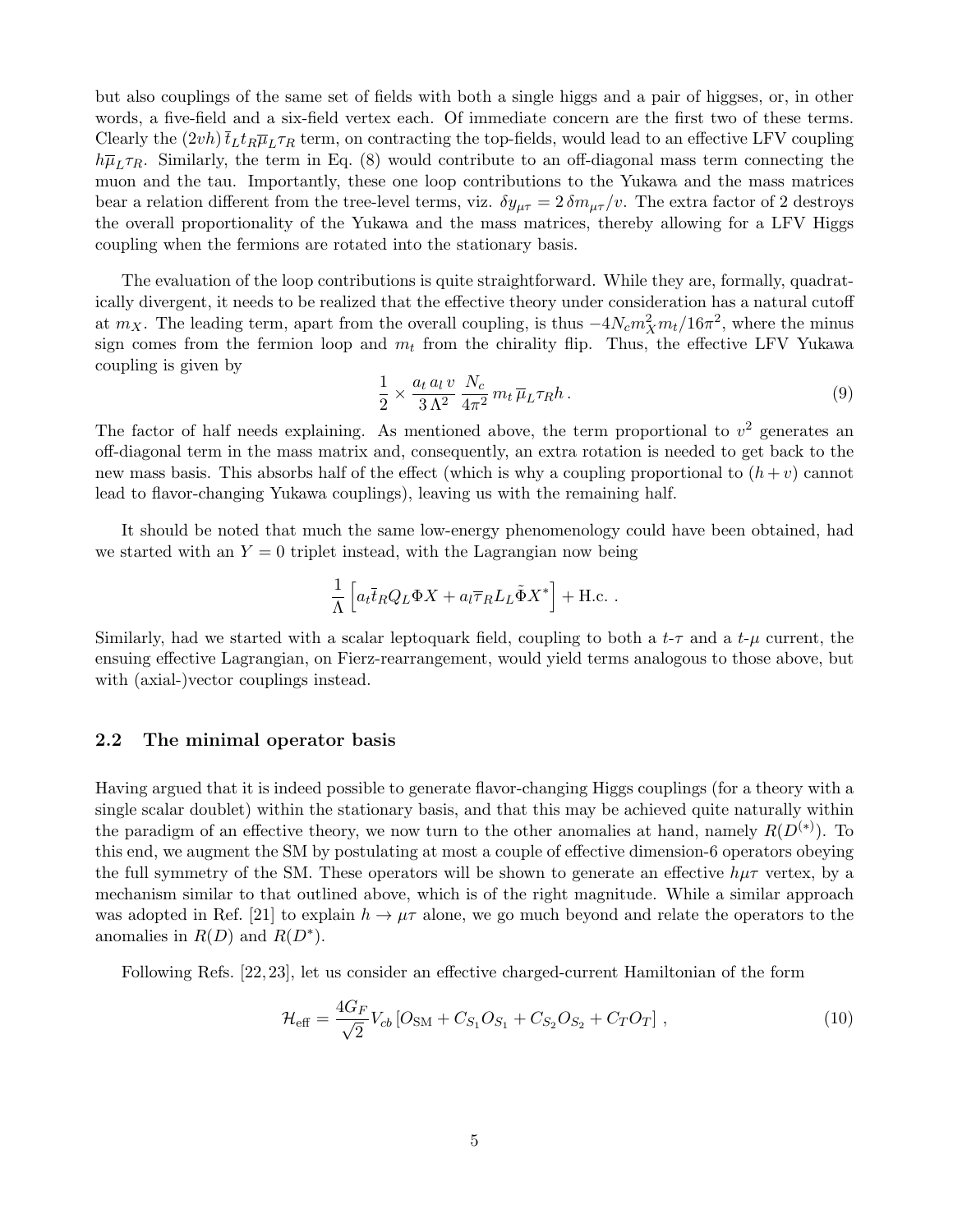where

$$
O_{SM} = (\bar{c}_L \gamma^{\lambda} b_L)(\bar{\tau}_L \gamma_{\lambda} \nu_{\tau L}),
$$
  
\n
$$
O_{S_1} = (\bar{c}_L b_R)(\bar{\tau}_R \nu_{\mu L}),
$$
  
\n
$$
O_{S_2} = (\bar{c}_R b_L)(\bar{\tau}_R \nu_{\mu L}),
$$
  
\n
$$
O_T = (\bar{c}_R \sigma^{\mu \lambda} b_L)(\bar{\tau}_R \sigma_{\mu \lambda} \nu_{\mu L}),
$$
\n
$$
(11)
$$

and the fermion fields are weak-eigenstates, as befits operators in an effective theory defined above the electroweak scale. While  $O_{S_1}$  and  $O_{S_2}$  might result from the mechanism discussed in the previous subsection (albeit with different fermionic fields), the generation of  $O_T$  is more non-trivial, and the ultraviolet completion of the same would, typically, require the introduction of exotic fields<sup>3</sup>, such as a doublet scalar leptoquark with a hypercharge of  $\frac{7}{6}$ . Note that this set is not exactly identical to that given in Ref. [23]. For one, the new operators contain  $\nu_{\mu}$  instead of  $\nu_{\tau}$ . With the neutrinos in a decay being unidentified, this does not affect the analysis of  $R(D)$  and  $R(D^*)$  except for the fact that, now, no interference between the SM operator  $O_{SM}$  and the new operators would exist. Furthermore, we have dropped some operators, involving (axial-)vector currents, as they (to be demonstrated shortly) not only do not lead to  $h \to \mu\tau$ , but, in addition, cause disagreements with other observables. Later on, we will show that  $C_{S_1}$  should be of the order of unity to produce a good fit with the data, and it is almost trivial to show that this leads to an unacceptably large contribution to the decay  $B_s \to \mu \tau$ , which is yet to be observed. Thus, even the operator  $O_{S_1}$  falls out of favor, but we will keep this in our analysis for the time being.

The origin of the specific set of operators is, of course, uncertain. Given that the family number is conserved, it is quite conceivable, for example, that these arise on account of flavor dynamics. We do not, however, attempt to answer such questions, but only offer the argument that this leads us to the minimal set of new operators required to explain the data. To further reduce the number of free parameters, we shall consider an additional simplification and consider two reduced sets, namely

- Model 1:  $C_{S_1}, C_{S_2} \neq 0, C_T = 0;$
- Model 2:  $C_{S_2}, C_T \neq 0, C_{S_1} = 0.$

In other words, only two new Wilson coefficients are introduced in each case.

The new operators also imply the existence of their  $SU(2)$  conjugates, with identical Wilson coefficients, namely

$$
O'_{S_1} = (\bar{s}_L b_R)(\bar{\tau}_R \mu_L),
$$
  
\n
$$
O'_{S_2} = (\bar{c}_R t_L)(\bar{\tau}_R \mu_L),
$$
  
\n
$$
O'_{T} = (\bar{c}_R \sigma^{\mu \lambda} t_L)(\bar{\tau}_R \sigma_{\mu \lambda} \mu_L).
$$
\n(12)

This, immediately, puts into perspective our earlier assertion about  $O_{S_1}$  being highly constrained, for  $O'_{S_1}$  would readily generate semileptonic LFV decays like  $B \to K^{(*)}\tau\mu$  and the purely leptonic decay  $B_s \to \tau \mu$ . In fact, if the corresponding Wilson coefficient  $C_{S_1}$  is of order unity, the BR of  $B_s \to \tau \mu$ becomes so large ( $\sim \mathcal{O}(0.1)$ ) that it should certainly have been observed. Thus, unless  $C_{S_1}$  is of the order of at least  $10^{-3}$ , it is hard, but not entirely impossible, to entertain  $O_{S_1}$  (and hence Model I as mentioned before) as a possible candidate for the minimal set of operators.

<sup>&</sup>lt;sup>3</sup>It should be noted, though, that such a rendition would require the simultaneous introduction of other operators as well.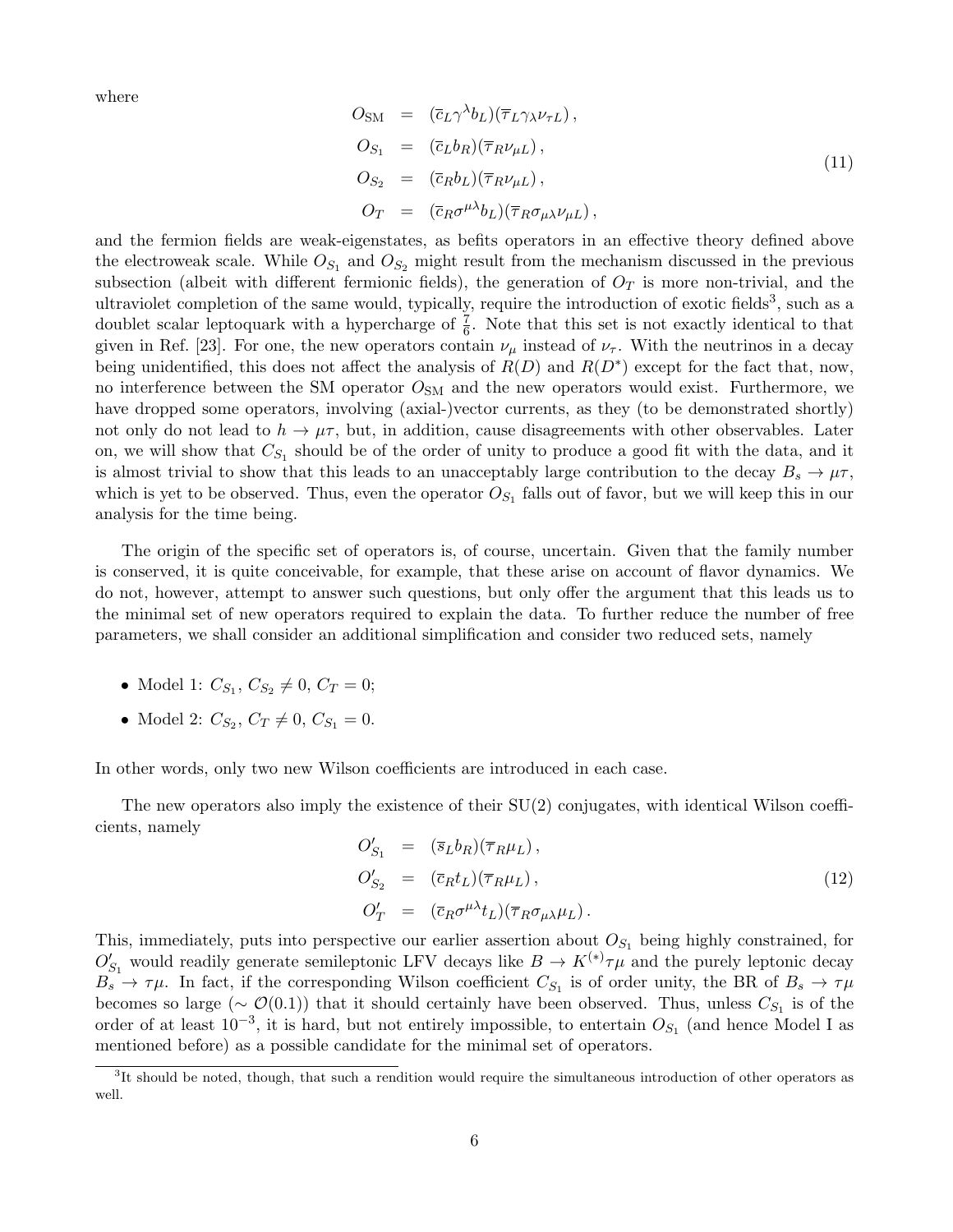Having been written in terms of the weak-interaction eigenstates, the operators need to be reexpressed in terms of the stationary states (i.e., the mass eigenstates). With the fermion mass-matrices being diagonalized through a bi-unitary transformation, we have, in principle, as many as four  $3\times 3$  unitary matrices  $(U_{L,R}, D_{L,R})$  in play, one each for the (left-) right-handed (up-) down-quarks. Thanks to the right-handed fields being  $SU(2)_L$  singlets and universality of the gauge-structure across generations, within the SM, two of these matrices  $(U_R \text{ and } D_R)$  play no dynamic role, and only the combination  $U_L^{\dagger}D_L$  is manifested physically (as the Cabibbo-Kobayashi-Maskawa matrix). In the presence of these new operators, this would no longer be the case. In particular, both of  $U_R$  and  $D_R$  would now play a nontrivial role. Once again, rather than consider the most general case, we simplify the analysis by retaining only the most important term, namely

$$
c_R = \cos \alpha \, c'_R + \sin \alpha \, t'_R, \quad t_R = -\sin \alpha \, c'_R + \cos \alpha \, t'_R,\tag{13}
$$

where the primed fields are in the mass basis. This immediately leads to

$$
O_{S_2} = \cos \alpha \left( \overline{c}'_R b_L \right) \left( \overline{\tau}_R \nu_{\mu L} \right) + \cdots,
$$
  
\n
$$
O_T = \cos \alpha \left( \overline{c}'_R \sigma^{\mu \lambda} b_L \right) \left( \overline{\tau}_R \sigma_{\mu \lambda} \nu_{\mu L} \right) + \cdots,
$$
  
\n
$$
O'_{S_2} = \sin \alpha \left( \overline{t}'_R t_L \right) \left( \overline{\tau}_R \mu_L \right) + \cdots,
$$
  
\n
$$
O'_T = \sin \alpha \left( \overline{t}'_R \sigma^{\mu \lambda} t_L \right) \left( \overline{\tau}_R \sigma_{\mu \lambda} \mu_L \right) + \cdots.
$$
\n(14)

The left-chiral quark fields are also rotated to the mass basis as per the Cabibbo-Kobayashi-Maskawa paradigm. These rotations have important physical consequences. For example, even if the mixing is confined to the down quark sector alone,  $O'_{S_1}$ , after field rotation, can lead to  $\Upsilon \to \mu \tau$ , which, within the SM, is highly suppressed compared to the electromagnetic decay  $\Upsilon \to \ell^+ \ell^-$ . This particular mode, though, is not very restrictive once the aforementioned constraints from  $B_s \to \tau \mu$  are satisfied. Similarly, if the mixing is for the up-type quarks,  $O'_{S_2}$  and  $O'_{T}$  can lead to LFV charmonium decays, which are also yet to be observed. While eq. (14) lists all the operators relevant for our study, it is instructive, at this stage, to examine the ramifications thereof. Clearly, engendering the flavor-changing Yukawa coupling  $h\overline{\mu}\tau$  by Wick-contracting the top-fields is possible only for  $O'_{S_2}$ . Thus, only this operator (and its sibling,  $O_{S_2}$ ) are relevant for this aspect. On the other hand,  $O_{S_1}^{(')}$  $S_1^{(')}$  and  $O_T^{(')}$  $T$  appear at the same order in the effective theory and, like  $O_{S_2}^{(')}$  $S_2^{(1)}$ , can contribute to both  $R(D)$  and  $R(D^*)$ . Thus, the inclusion of at least two operators is necessary to maintain agreement for these decays.

Before we end this section, we would like to point out out that, in obtaining the operators in Eq. (12) from those in Eq. (11) through basis transformations, we would also generate many other operators, designated by the ellipses in Eq. (12). These would have their own consequences, such as the FCNC top decay  $t \to c\mu\tau$ . We have checked that, for the sizes of the Wilson coefficients  $(C_{S_2}$  accompanied by one of  $C_{S_1}$  and  $C_T$ ) that we would need, such effects are negligible.

### 3 LFV decays of the Higgs

The presence of an operator such as  $(\overline{f}\Gamma_a f)(\overline{\tau}\Gamma_a\mu)$ , where f is a SM fermion and  $\Gamma_a$  a Dirac matrix, denotes the violation of both  $N_{\tau}$  and  $N_{\mu}$  while preserving their difference. Clearly, this can result in  $h \to \mu\tau$ , at least at the loop-level. Fig. 1 shows two typical diagrams, in the context of the toy model discussed before, that contributes to such a process.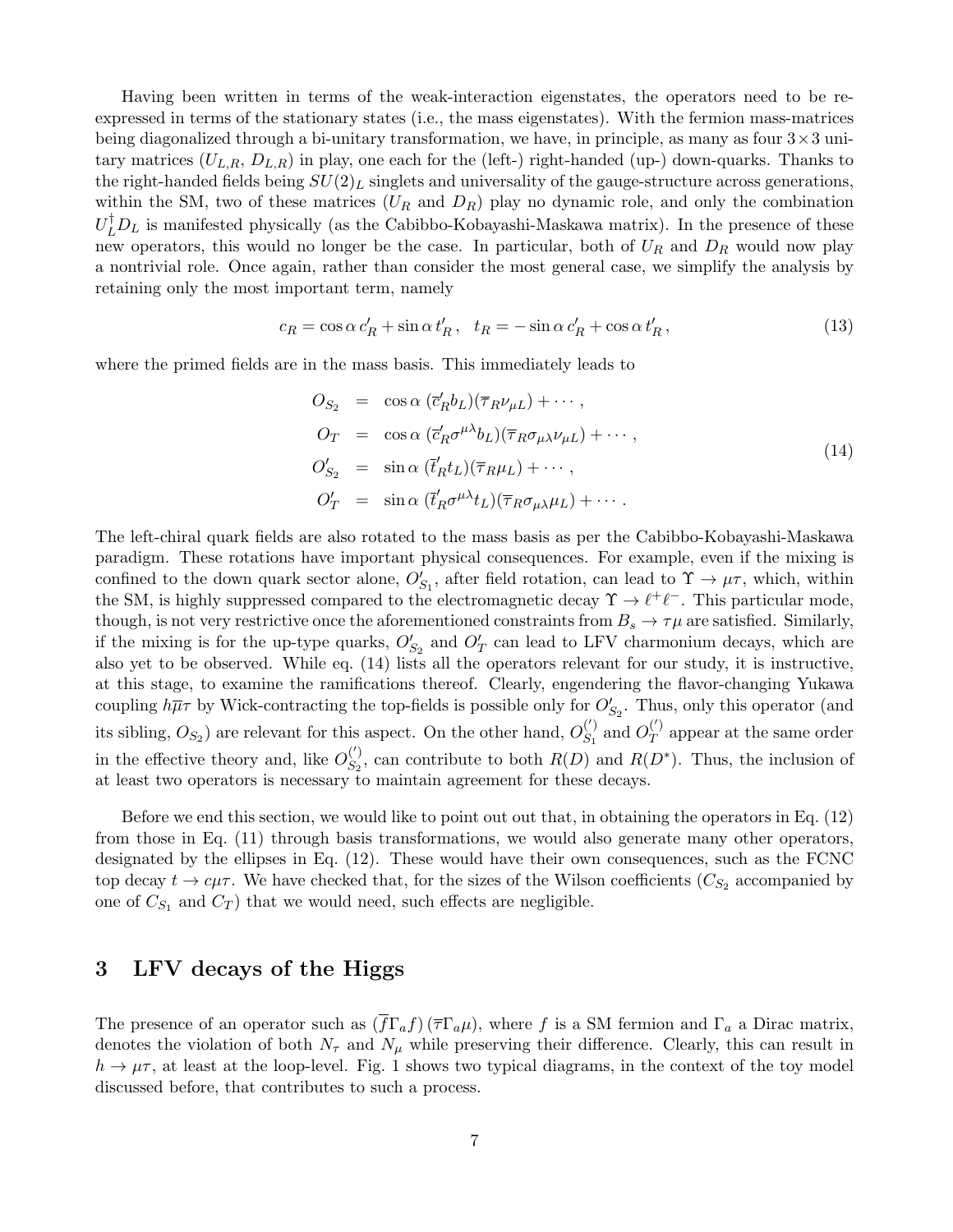It is easy to see that  $O_T$  cannot contribute to this amplitude, for, to obtain a  $h\mu\tau$  vertex, we would need to contract the leptonic current with two external momenta which, of course, is not possible. For (axial-)vector operators (not listed in Eq. (11)), on the other hand, only one such contraction is needed and, consequently, the amplitude is proportional to the lepton mass. Furthermore, the very structure of the operator ensures that the loop integral is logarithmically divergent and scales only as  $m_X^{-2} \ln(m_h^2/m_X^2)$  at the most. While this suppression is not necessarily an overwhelming one (provided  $m<sub>X</sub>$  is not too large), it should be realized that corresponding diagrams exist where the Higgs field is replaced by the Z. The latter would lead to an unsuppressed contribution [24] to the decay  $Z \to \tau \mu$ , well beyond the experimental limits, unless the Wilson coefficient for the four-fermion interaction is suppressed enough. This, though, would imply that the operator has a negligibly small effect in Higgs decays.



Figure 1: Typical contributions to the decay  $h \to \mu^+ \tau^-$  initiated by the new operators. Diagrams for the conjugate process would be analogous.

This leaves us with the (pseudo-)scalar operators  $O_{S_1}$  and  $O_{S_2}$ . Let us concentrate on the latter, and take our toy model as a concrete example. This gives

$$
\frac{4G_F}{\sqrt{2}}V_{cb}C_{S_2}\sin\alpha = \frac{a_t a_l}{6\Lambda^2}\frac{v^2}{m_X^2},\qquad(15)
$$

and hence, the first diagram of Fig.1 yields

$$
y_{\mu\tau} = \frac{G_F}{\sqrt{2}\pi^2} m_X^2 V_{cb} N_c \frac{m_t}{v} C_{S_2} \sin \alpha \approx 0.076 \left(\frac{m_X}{1 \text{ TeV}}\right)^2 C_{S_2} \sin \alpha, \qquad (16)
$$

where  $N_c = 3(1 + \alpha_s/\pi) \approx 3.11$  is the effective number of colors, and  $h_t \approx 1$  is the top quark Yukawa coupling. We have also used  $m_t = 175 \text{ GeV}, G_F = 1.16637 \times 10^{-5} \text{ GeV}^{-2}$ , and  $|V_{cb}| = (41.1 \pm 1.3) \times 10^{-3}$ . The contribution of the second diagram of Fig. 1 is further suppressed by a factor of  $\sim v/m_X$ . This gives

$$
BR(h \to \mu \tau) \approx 7.1 \left(\frac{m_X}{1 \text{ TeV}}\right)^4 \left[C_{S_2} \sin \alpha\right]^2 < 0.014 \Rightarrow C_{S_2} \sin \alpha < 4.4 \times 10^{-2} \left(\frac{1 \text{ TeV}}{m_X}\right)^2. \tag{17}
$$

Thus, if  $|C_{S_2}|$  is of order unity, one needs a small mixing in the  $t_R$ - $c_R$  sector, namely, tan  $\alpha \sim 10^{-2}$ , to explain the LFV Higgs decay. Note that while the estimation has been done for a particular toy model, the essence is model-independent.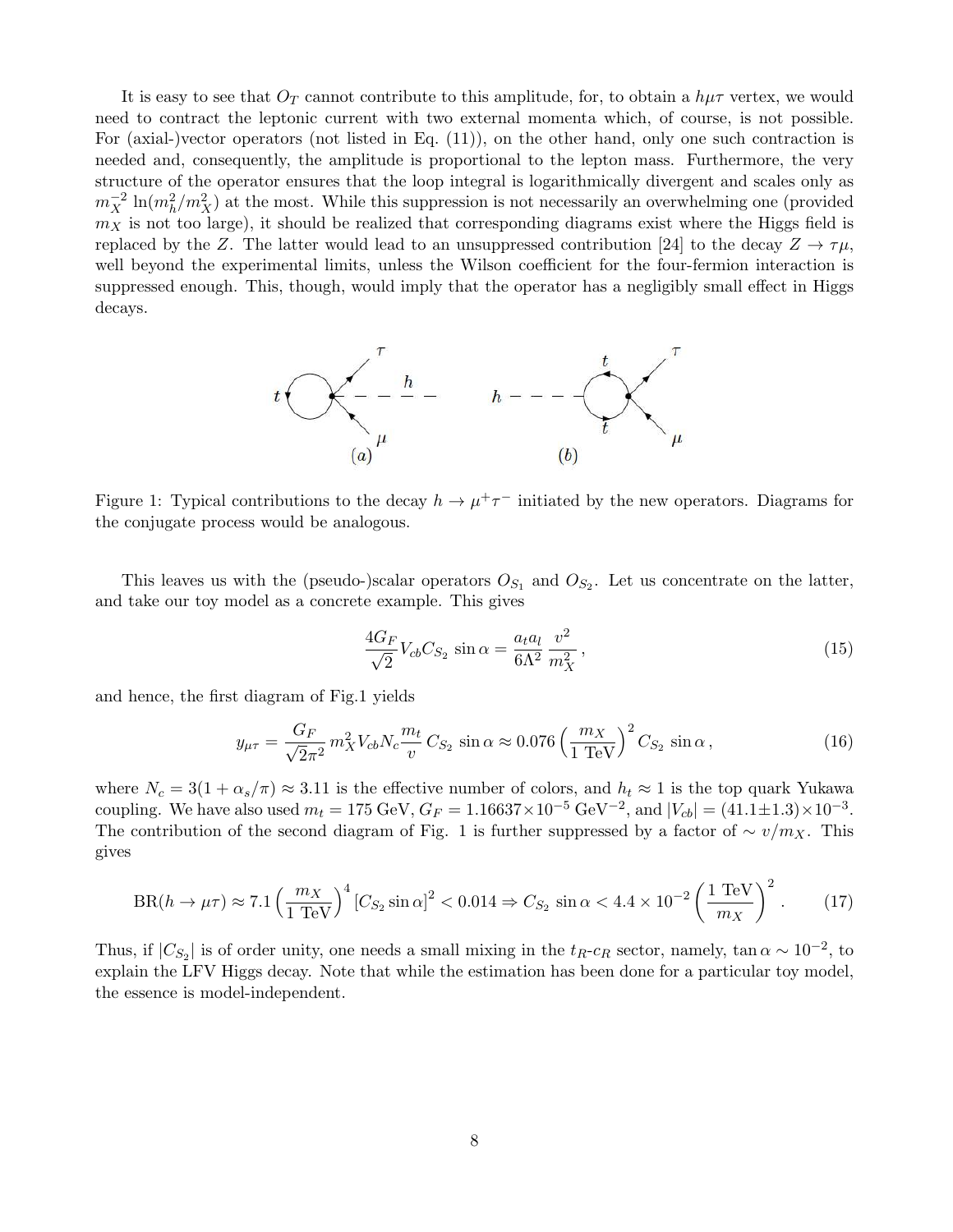#### 4 The B-decay anomalies

In terms of the differential distributions  $d\Gamma/dq^2$  for the decay  $B \to X\ell\nu$ , where  $q_\mu \equiv (p_B - p_X)_\mu$  is the momentum transfer, the ratios  $R(D)$  and  $R(D^*)$  are defined as

$$
R(D^{(*)}) = \left[ \int_{m_{\tau}^2}^{q_{max}^2} \frac{d\Gamma\left(\overline{B} \to D^{(*)}\tau\overline{\nu}_{\tau}\right)}{dq^2} dq^2 \right] \left[ \int_{m_{\ell}^2}^{q_{max}^2} \frac{d\Gamma\left(\overline{B} \to D^{(*)}\ell\overline{\nu}_{\ell}\right)}{dq^2} dq^2 \right]^{-1} \tag{18}
$$

with  $q_{max}^2 = (m_B - m_{D^{(*)}})^2$ , and  $\ell = e$  or  $\mu$ . In each case, both isospin channels are taken into account. Using the effective Hamiltonian in Eq. (10), the expressions for these distributions are given as

$$
\frac{d\Gamma\left(\overline{B}\to D\tau\overline{\nu}_{\tau}\right)}{dq^2} = \frac{G_F^2 |V_{cb}|^2}{192\pi^3 m_B^3} q^2 \sqrt{\lambda_D(q^2)} \left(1 - \frac{m_\tau^2}{q^2}\right)^2 \times \left\{ \left[ \left(1 + \frac{m_\tau^2}{2q^2}\right) H_{V,0}^s{}^2 + \frac{3}{2} \frac{m_\tau^2}{q^2} H_{V,t}^s{}^2 \right] \right. \\ \left. + \frac{3}{2} |C_{S_1} + C_{S_2}|^2 H_S^{s^2} + 8 |C_T|^2 \left(1 + \frac{2m_\tau^2}{q^2}\right) H_T^{s^2} \right\} \,, \tag{19}
$$

and

$$
\frac{d\Gamma\left(\overline{B}\to D^*\tau\overline{\nu}_{\tau}\right)}{dq^2} = \frac{G_F^2 |V_{cb}|^2}{192\pi^3 m_B^3} q^2 \sqrt{\lambda_{D^*}(q^2)} \left(1 - \frac{m_{\tau}^2}{q^2}\right)^2
$$
\n
$$
\times \left\{ \left[ \left(1 + \frac{m_{\tau}^2}{2q^2}\right) \left(H_{V,+}^2 + H_{V,-}^2 + H_{V,0}^2\right) + \frac{3}{2} \frac{m_{\tau}^2}{q^2} H_{V,t}^2 \right] + \frac{3}{2} |C_{S_1} - C_{S_2}|^2 H_S^2 + 8 |C_T|^2 \left(1 + \frac{2m_{\tau}^2}{q^2}\right) \left(H_{T,+}^2 + H_{T,-}^2 + H_{T,0}^2\right) \right\}, \tag{20}
$$

with  $\lambda_X(q^2) \equiv m_B^4 + m_X^4 + q^4 - 2m_B^2m_X^2 - 2m_B^2q^2 - 2m_X^2q^2$ . Here,  $H_i$ s are the respective form factors as defined within the Heavy Quark Effective Theory [25], and we use the values determined by the Heavy Flavor Averaging Group (HFAG) [26]. For more details, we refer the reader to Ref. [22]. While the results for the lighter leptons are obtained by substituting  $m_{\tau} \to m_{\ell} \approx 0$ , putting all the  $C_i$ s equal to zero would yield the SM results.

### 4.1  $R(D)$  and  $R(D^*)$

Let us first focus on  $R(D)$  and  $R(D^*)$ . Several experiments have measured these ratios, and the current status is summarized in Fig. 2 as well as in Table 1. However, while Table 1 includes the latest Belle result [9] on  $R(D^*)$ , Fig. 2 takes into account only the Belle update till August 2016. Though the change is quite small and can easily be neglected, we have used the updated result [9] in our analysis.

While the two scenarios ( $C_{S_1} = 0$  vs.  $C_T = 0$ ) are identical as far as  $h \to \mu \tau$  is concerned, their effects are quite markedly different on  $R(D^{(*)})$ . We perform a  $\chi^2$  goodness-of-fit analysis to fit the new physics Wilson coefficients through their effects as summarized in Eqs. 19 and 20. In our analysis, we use the  $q^2$ -integrated data on  $R(D)$  and  $R(D^*)$ , given in Tables 1 and 2 for different isospin channels (*i.e.*, both  $B^+$  and  $B^0$  decays) with appropriate correlations wherever the data is available. However, we have not used the isospin-constrained data measured by BABAR (given in Table 1) as an input in our analysis as those are not independent data-points. Our analysis involves 11 data-points: 4 from Ref. [5], 2 from Ref. [6], 2 from Ref. [30], and 1 each from Refs. [7], [8], and [9]. Ref. [30] supplies the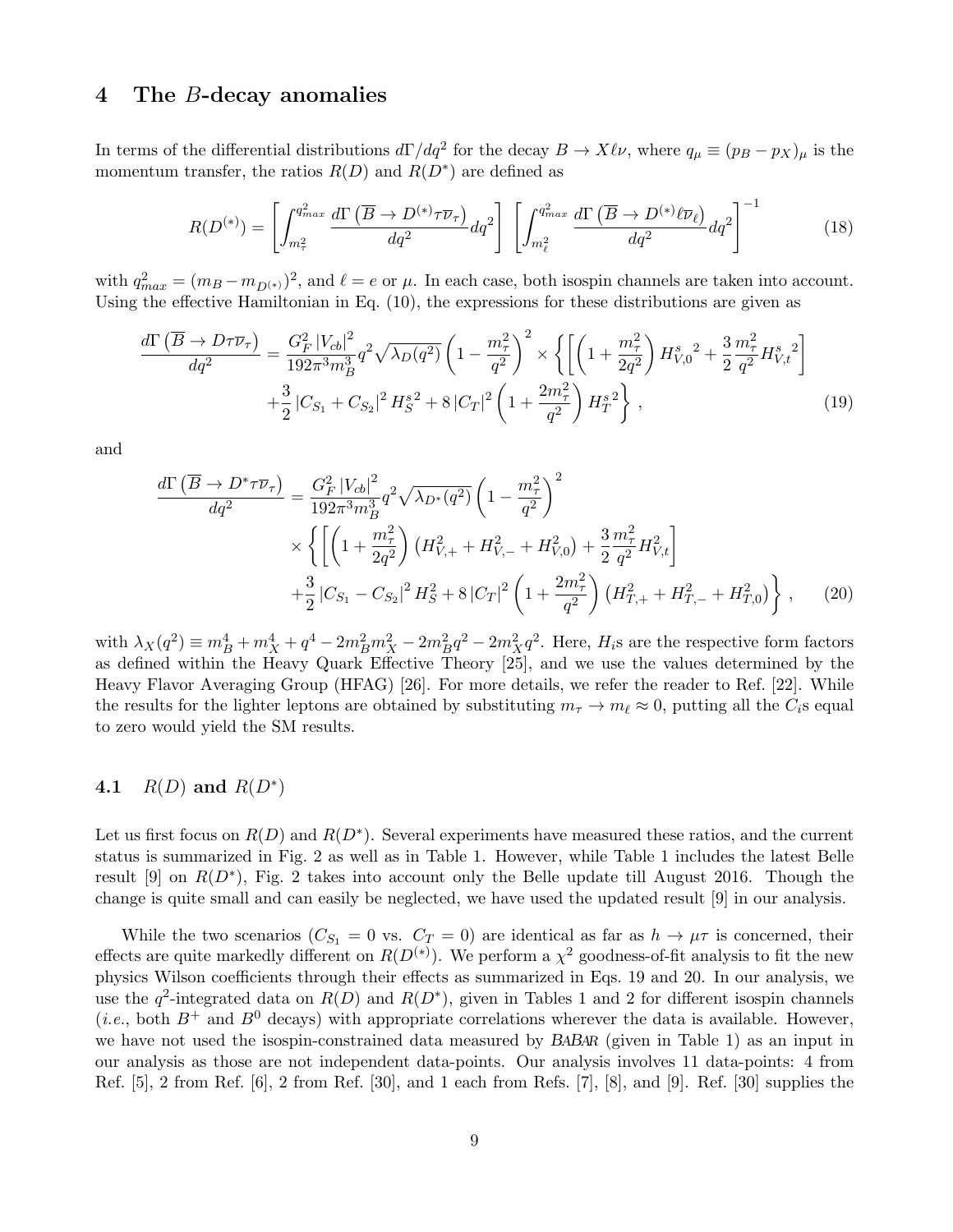

Figure 2: Current experimental status in the measurements of  $R(D)$  and  $R(D^*)$  [27].

|                             | R(D)                        | $R(D^*)$                           |
|-----------------------------|-----------------------------|------------------------------------|
| SM prediction               | $0.300 \pm 0.008$ [28]      | $0.252 \pm 0.003$ [29]             |
| BABAR (Isospin constrained) | $0.440 \pm 0.058 \pm 0.042$ | $0.332 \pm 0.024 \pm 0.018$ [5]    |
| Belle $(2015)$              | $0.375 \pm 0.064 \pm 0.026$ | $0.293 \pm 0.038 \pm 0.015$ [6]    |
| Belle (2016)                |                             | $0.302 \pm 0.030 \pm 0.011$ [7]    |
| Belle (2016, Full Dataset)  |                             | $0.270 \pm 0.035 \pm 0.028 \,$ [9] |
| <b>LHC<sub>b</sub></b>      |                             | $0.336 \pm 0.027 \pm 0.030$ [8]    |

Table 1: The SM predictions for and the data on  $R(D)$  and  $R(D^*)$ . While BABAR considers both charged and neutral B decay channels, LHCb and Belle results, as quoted here, are based only on the analysis of neutral B modes.

| Experiment Channel |                                                             | $R(D^{(*)})$                                                                         |
|--------------------|-------------------------------------------------------------|--------------------------------------------------------------------------------------|
|                    |                                                             | $B^- \to D^0 \tau^- \overline{\nu_\tau}$ 0.429 ± 0.082 ± 0.052                       |
| $BABAR$ [5]        |                                                             | $B^0 \to D^+\tau^-\overline{\nu_\tau}$ 0.469 ± 0.084 ± 0.053                         |
|                    |                                                             | $B^ \rightarrow D^{*0}\tau^-\overline{\nu_{\tau}}$ 0.322 $\pm$ 0.032 $\pm$ 0.022     |
|                    |                                                             | $\overline{B^0} \rightarrow D^{*+} \tau^- \overline{\nu_\tau}$ 0.355 ± 0.039 ± 0.021 |
| Belle [30]         | $B^- \to D^0 \tau^- \overline{\nu_{\tau}}$ 0.339 ± 0.112    |                                                                                      |
|                    | $B^- \to D^{*0} \tau^- \overline{\nu_{\tau}}$ 0.372 ± 0.071 |                                                                                      |

Table 2: The measured values of  $R(D^*)$  in different isospin channels. Only Belle 2010 and not the later Belle papers gives the isospin break-up.

data in the form of branching fractions. We have converted them to  $R(D<sup>(*)</sup>)$  by normalizing them with  $BR(B \to D^{(*)} \ell \nu)$  [31] while propagating the errors.

An important point to note is that the expressions depend only on  $|C_{S_1}|$  and  $|C_{S_2}|$  (or  $|C_T|$  and  $|C_{S_2}|$  and hence there is a fourfold ambiguity on the position of the minimum. This is best understood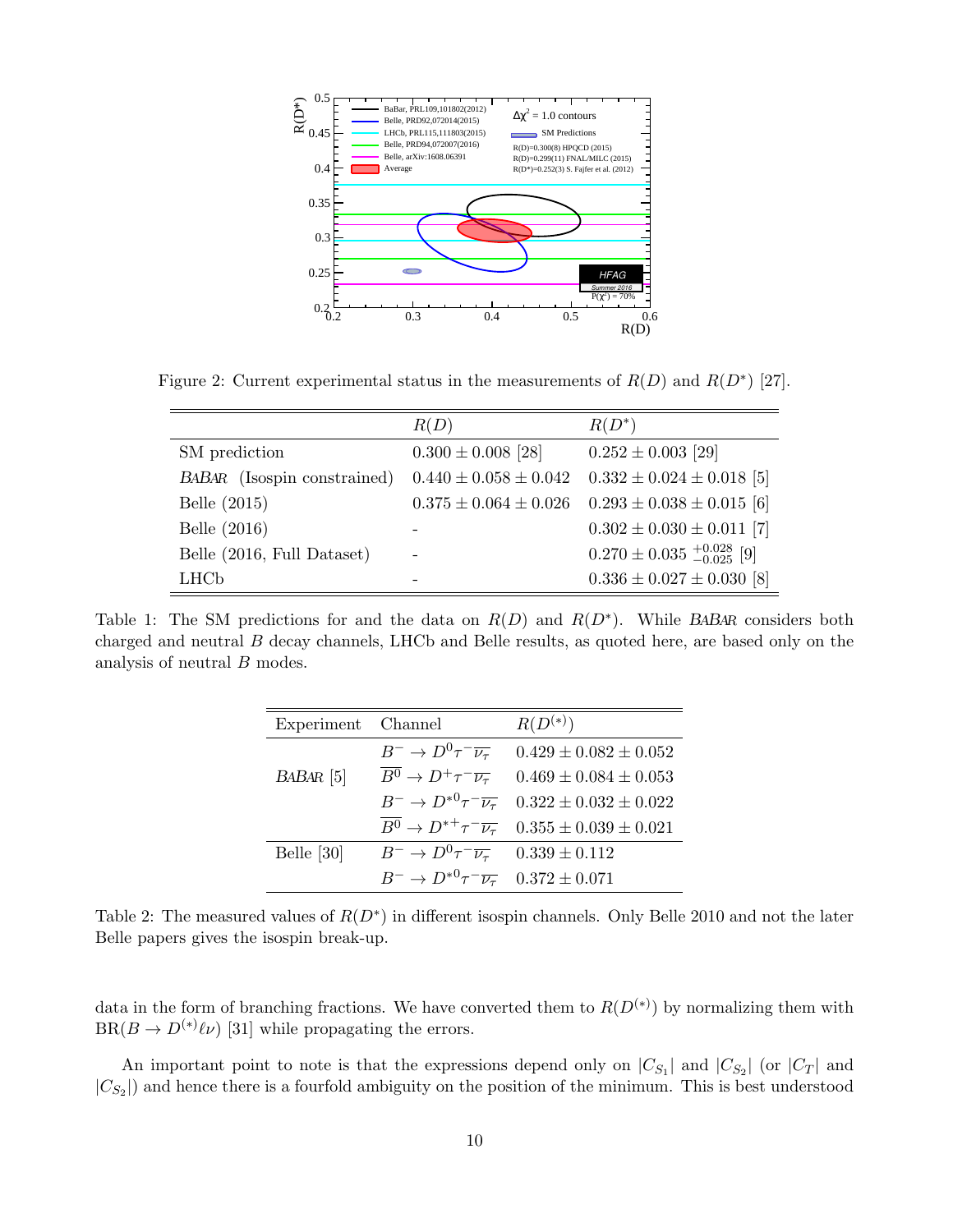

Figure 3: The  $\chi^2$  contours for Model 1 (left) and Model 2 (right). The  $1\sigma$  (68.27%),  $2\sigma$  (95.45%), and  $4\sigma$  (99.99%) confidence levels are shown by red, orange, and blue lines respectively.

from the  $\chi^2$  contours shown in Fig. 3. For example, the best fit points are

Model 1 :  
\n
$$
C_{S_1} \cos \alpha = \pm (1.55 \pm 0.11), \quad C_{S_2} \cos \alpha = -\text{sgn}(C_{S_1} \cos \alpha)(1.01 \pm 0.12),
$$
\nor  $C_{S_1} \cos \alpha = \pm (1.01 \pm 0.12), \quad C_{S_2} \cos \alpha = -\text{sgn}(C_{S_1} \cos \alpha)(1.55 \pm 0.11),$   
\nCorrelation coefficient = -0.71 (21)  
\nModel 2 :  
\n
$$
|C_{S_2} \cos \alpha| = 0.53 \pm 0.09, \quad |C_T \cos \alpha| = 0.14 \pm 0.01,
$$
  
\nCorrelation coefficient = -0.29 (22)

with almost identical  $\chi^2/\text{d.o.f} \approx 4.50/9$ , whereas the SM has  $\chi^2 = 33.05$ . From the smallness of  $\alpha$ , it is clear that Model 1, with the operator  $O_{S_1}$ , is almost ruled out from the non-observation of  $B_s \to \mu\tau$ .

For the best fit points, the values of  $R(D)$  and  $R(D^*)$  are given in Table 3. We also show, in Fig. 4, how the  $1\sigma$  contours in the  $C_{S_2}$ - $C_T$  plane translate to the  $R(D)$ - $R(D^*)$  plane. The plot is for Model 2, but it would have been the same for Model 1 if it were not disfavored, as the goodness-of-fit is the same in both cases. While the operator  $O_{S_2}$  can lead to the chirally unsuppressed decay through weak annihilation  $B_c \to \tau \nu$ , whose partial width is bounded from the lifetime of the  $B_c$  meson [32], it is easy to check that the Wilson coefficient  $C_{S_2}$  is not so large as to put that bound in jeopardy.

#### 5 Conclusions

In this paper, we have tried to explain, with the introduction of a minimal set of operators, two apparently uncorrelated anomalies. The first one is that of the normalized  $B \to D^{(*)}\tau\nu$  decay widths, denoted as  $R(D)$  and  $R(D^*)$ , for which almost all the experiments find a nontrivial pull from the SM expectations. The second one is the hint of the LFV decay  $h \to \mu\tau$  as seen by the CMS collaboration. While none of them immediately calls for a beyond-SM explanation right now, it is nevertheless interesting to see whether one can relate these two sets of data following the principle of Occam's razor, *i.e.*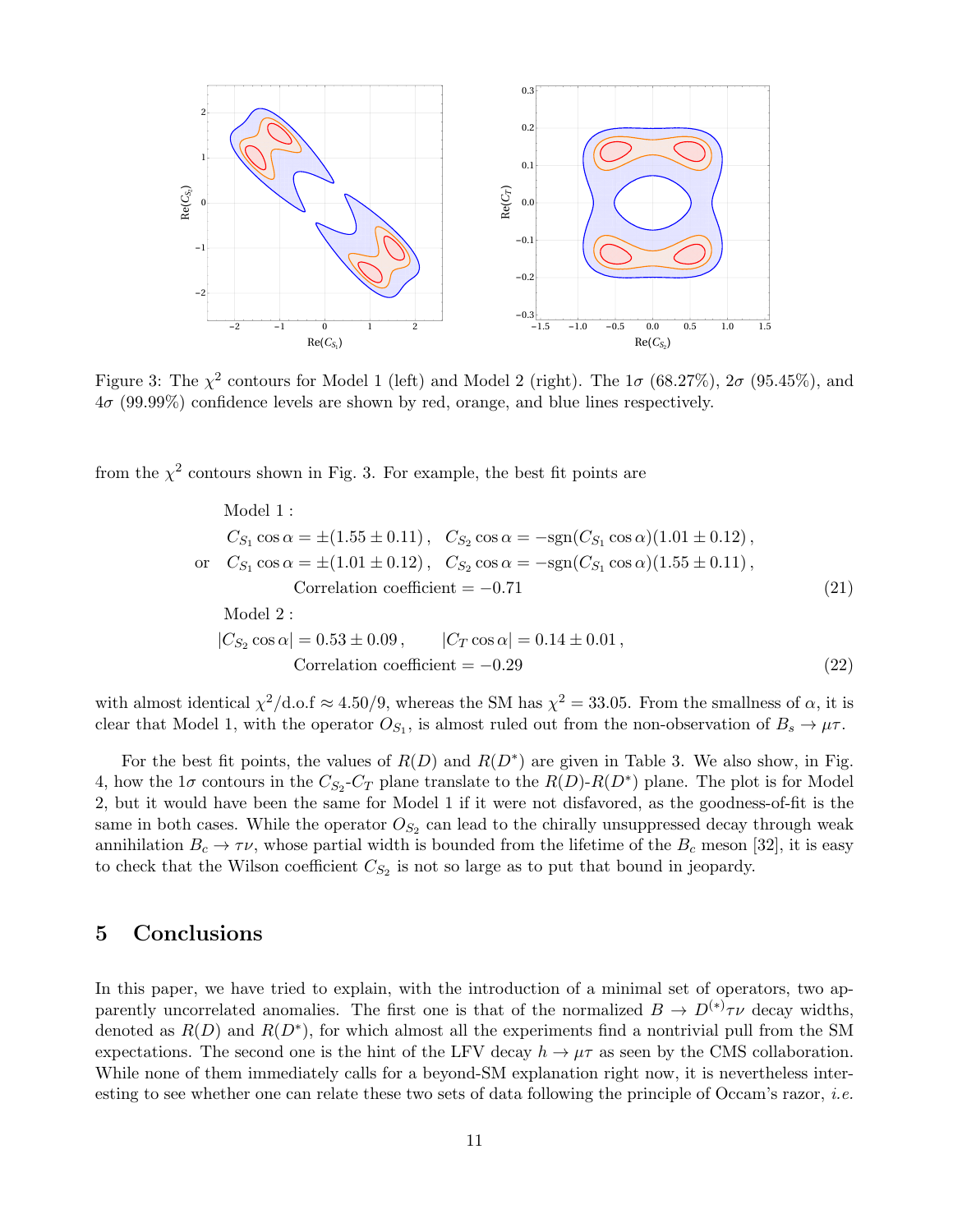| Decay        | Model $R(D)$                |                                     | $R(D^*)$ |
|--------------|-----------------------------|-------------------------------------|----------|
| From $B^+$ 1 |                             | $0.419 \pm 0.072$ $0.317 \pm 0.008$ |          |
|              | $\mathcal{D}_{\mathcal{L}}$ | $0.419 \pm 0.040$ $0.317 \pm 0.011$ |          |
| From $B^0$   | $\overline{1}$              | $0.377 \pm 0.064$ $0.316 \pm 0.008$ |          |
|              | $\mathcal{D}$               | $0.377 \pm 0.036$ $0.316 \pm 0.011$ |          |

Table 3: New physics model predictions of  $R(D^{(*)})$  with the fitted Wilson coefficients as given in Eq. (22).



Figure 4: The  $1\sigma$  contour in the  $R(D)$ - $R(D^*)$  plane with the best fit points for Model 2. The current experimental results and the world average are also shown for comparison.

by the introduction of a minimal set of higher-dimensional operators.

We find that this is indeed possible. However, not all operators invoked in the literature to explain the  $R(D<sup>(*)</sup>)$  can do the job. The situation apparently becomes even more complicated from the fact that no LFV Higgs coupling can survive if the scalar sector is SM-like. However, this can be circumvented by postulating the existence of new degrees of freedom at a higher scale while the low-energy scalar sector remains completely SM-like. This also leads to new four-fermion operators which can possibly contribute to  $b \to c\tau\nu$  decays. Arguing that the undetermined nature of the neutrino flavor allows for the anomaly to be explained in terms of the muon-neutrino, we relate it, through the  $SU(2)_L$  symmetry to the  $\tau\mu$  final state. While many Lorentz structures, per se., could explain the anomaly(ies), only some survive the stringent limits imposed by the  $Z$  and  $B<sub>s</sub>$  decays.

We find that it is indeed possible to find a parameter space where both the anomalies can be successfully explained, with the fit showing a very marked improvement over the SM. This region is also physically meaningful in the sense that all the Wilson coefficients for the new operators are of the order of unity.

This scenario can be tested in a number of ways. First, the  $\tau$  polarization,  $P_{\tau}$ , can be measured with much improved precision in future B factories. The SM  $\tau s$  are all left-chiral, while our model predicts a large number of right-chiral  $\tau s$  as well. The second way is to investigate the LFV couplings of the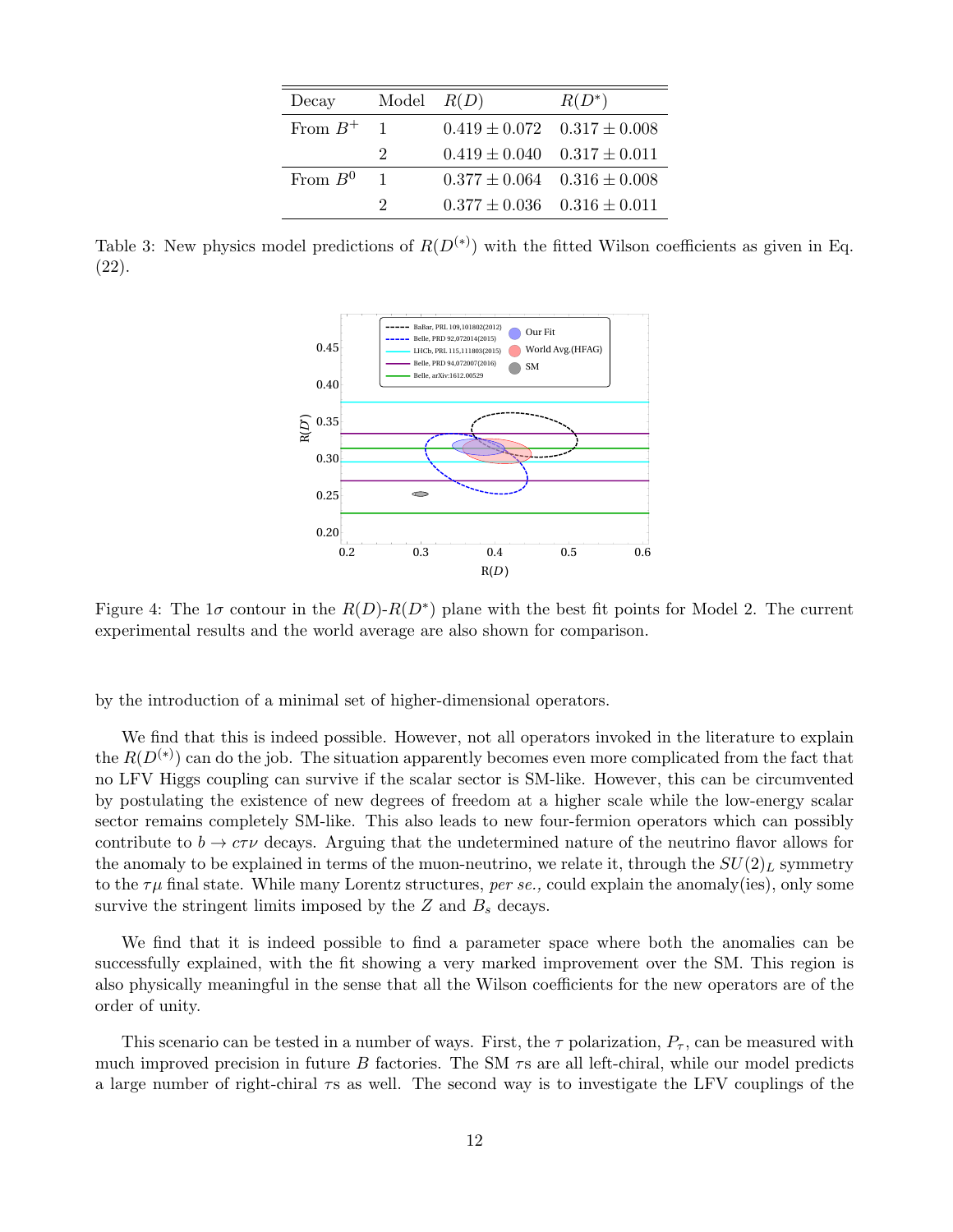Higgs boson in future electron-positron colliders. As has been shown in Ref. [33], the International Linear Collider can have a reach one order of magnitude better than the LHC. As for which models can produce such effective operators, we leave that to the model builders.

Acknowledgements – D.C. acknowledges partial support from the European Union's Horizon 2020 research and innovation program under Marie Skłodowska-Curie grant No 674896. A.K. acknowledges the Council for Scientific and Industrial Research, Government of India, for a research grant. He also thanks the Physics Department of IIT, Guwahati, for hospitality where a part of this work was completed.

#### References

[arXiv:1610.07623 [hep-ph]].

- [1] A comprehensive list of all LFV processes and their limits in present and future experiments can be found in, e.g., M. Lindner, M. Platscher and F. S. Queiroz, "A Call for New Physics : The Muon Anomalous Magnetic Moment and Lepton Flavor Violation," arXiv:1610.06587 [hep-ph]; J. Heeck, "Interpretation of Lepton Flavor Violation," Phys. Rev. D 95, 015022 (2017)
- [2] V. Khachatryan et al. [CMS Collaboration], "Search for Lepton-Flavour-Violating Decays of the Higgs Boson," Phys. Lett. B 749, 337 (2015) [arXiv:1502.07400 [hep-ex]].
- [3] V. Khachatryan et al. [CMS Collaboration], "Search for lepton flavour violating decays of the Higgs boson to  $e\tau$  and  $e\mu$  in proton-proton collisions at  $\sqrt{s} = 8$  TeV," Phys. Lett. B 763, 472 (2016) [arXiv:1607.03561 [hep-ex]]; G. Aad *et al.* [ATLAS Collaboration], "Search for a Heavy Neutral Particle Decaying to  $e\mu$ ,  $e\tau$ , or  $\mu\tau$  in pp Collisions at  $\sqrt{s} = 8$  TeV with the ATLAS Detector," Phys. Rev. Lett. 115, 031801 (2015) [arXiv:1503.04430 [hep-ex]].
- [4] G. Aad et al. [ATLAS Collaboration], "Search for lepton-flavour-violating decays of the Higgs and Z bosons with the ATLAS detector," arXiv:1604.07730 [hep-ex]; G. Aad *et al.* [ATLAS Collaboration], "Search for lepton-flavour-violating  $H \to \mu\tau$  decays of the Higgs boson with the ATLAS detector," JHEP 1511, 211 (2015) [arXiv:1508.03372 [hep-ex]].
- [5] J. P. Lees *et al.* [BaBar Collaboration], "Measurement of an Excess of  $\overline{B} \to D^{(*)}\tau^-\overline{\nu}_{\tau}$  Decays and Implications for Charged Higgs Bosons," Phys. Rev. D 88, 072012 (2013) [arXiv:1303.0571 [hep-ex]].
- [6] M. Huschle *et al.* [Belle Collaboration], "Measurement of the branching ratio of  $\overline{B} \to D^{(*)}\tau^-\overline{\nu}_{\tau}$ relative to  $\overline{B} \to D^{(*)}\ell^-\overline{\nu}_\ell$  decays with hadronic tagging at Belle," Phys. Rev. D **92**, 072014 (2015) [arXiv:1507.03233 [hep-ex]].
- [7] A. Abdesselam *et al.* [Belle Collaboration], "Measurement of the branching ratio of  $\overline{B}^0 \to D^{*+}\tau^-\overline{\nu}_{\tau}$ relative to  $\overline{B}^0 \to D^{*+} \ell^- \overline{\nu}_{\ell}$  decays with a semileptonic tagging method," arXiv:1603.06711 [hep-ex].
- [8] R. Aaij et al. [LHCb Collaboration], "Measurement of the ratio of branching fractions  $\mathcal{B}(\overline{B}^0 \to$  $D^{*+}\tau^-\overline{\nu}_\tau)/\mathcal{B}(\overline{B}^0\to D^{*+}\mu^-\overline{\nu}_\mu)$ ," Phys. Rev. Lett. 115, no. 11, 111803 (2015) [Phys. Rev. Lett. 115, no. 15, 159901 (2015)] [arXiv:1506.08614 [hep-ex]].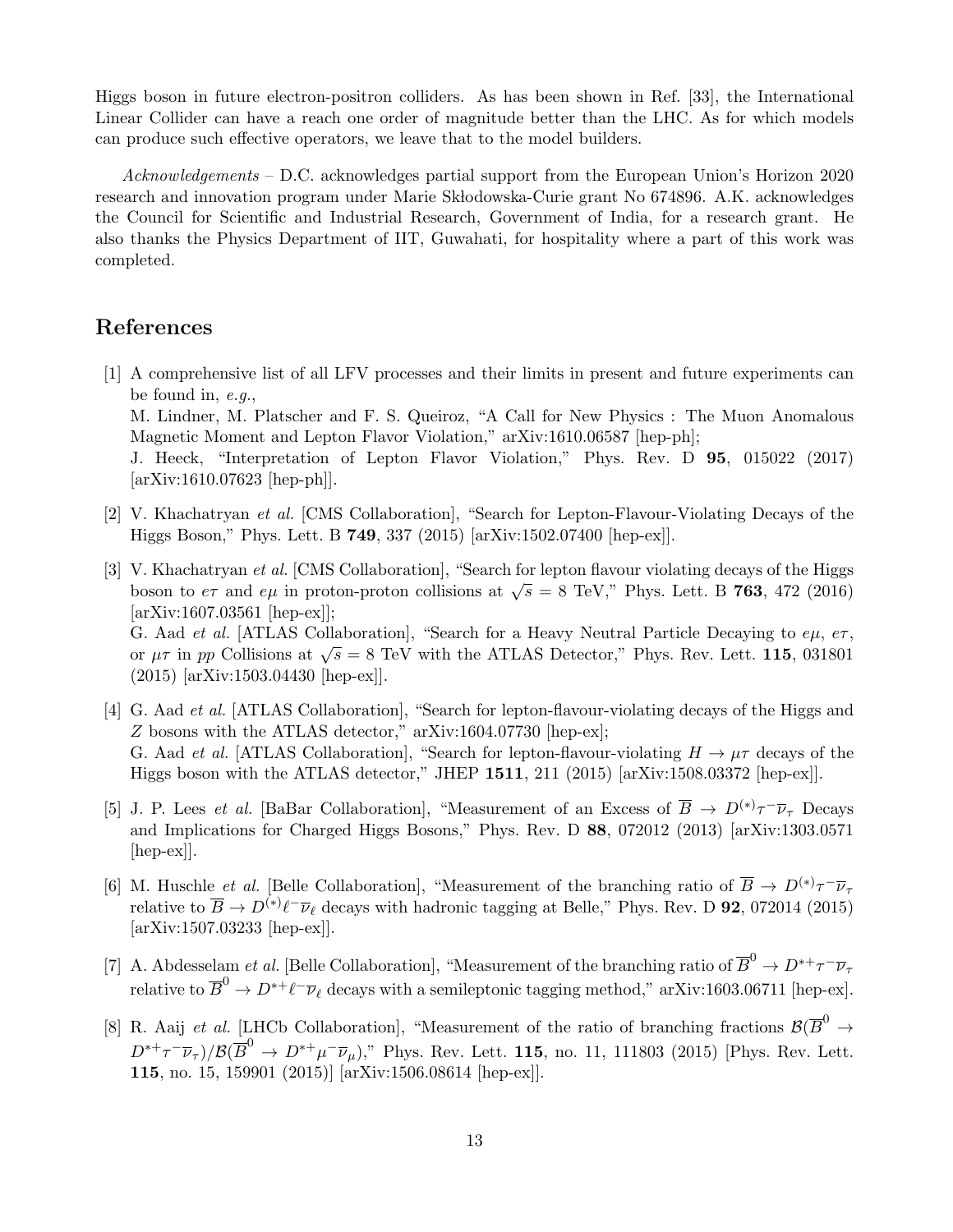- [9] S. Hirose *et al.* [Belle Collaboration], "Measurement of the  $\tau$  lepton polarization and  $R(D^*)$  in the decay  $\overline{B} \to D^* \tau^- \overline{\nu}_{\tau}$ ," arXiv:1612.00529 [hep-ex].
- [10] A. Crivellin, J. Heeck and P. Stoffer, "A perturbed lepton-specific two-Higgs-doublet model facing experimental hints for physics beyond the Standard Model," Phys. Rev. Lett. 116, no. 8, 081801 (2016) [arXiv:1507.07567 [hep-ph]].
- [11] D. Das, C. Hati, G. Kumar and N. Mahajan, "Towards a unified explanation of  $R_{D(*)}$ ,  $R_K$  and  $(g - 2)$ <sub>u</sub> anomalies in a left-right model with leptoquarks," Phys. Rev. D 94, 055034 (2016) [arXiv:1605.06313 [hep-ph]]; D. Becirevic, S. Fajfer, N. Kosnik and O. Sumensari, "Leptoquark model to explain the B-physics anomalies,  $R_K$  and  $R_D$ ," Phys. Rev. D 94, 115021 (2016) [arXiv:1608.08501 [hep-ph]].
- [12] S. Bhattacharya, S. Nandi and S. K. Patra, "Looking for possible new physics in  $B \to D^{(*)}\tau\nu_{\tau}$  in light of recent data," arXiv:1611.04605 [hep-ph].
- [13] D. Bardhan, P. Byakti and D. Ghosh, "A closer look at the  $R_D$  and  $R_{D*}$  anomalies," arXiv:1610.03038 [hep-ph].
- [14] J. Heeck, M. Holthausen, W. Rodejohann and Y. Shimizu, "Higgs  $\rightarrow \mu\tau$  in Abelian and non-Abelian flavor symmetry models," Nucl. Phys. B 896, 281 (2015) [arXiv:1412.3671 [hep-ph]]. A. Crivellin, G. D'Ambrosio and J. Heeck, "Explaining  $h \to \mu^{\pm} \tau^{\mp}$ ,  $B \to K^* \mu^+ \mu^-$  and  $B \to$  $K\mu^+\mu^-/B\to Ke^+e^-$  in a two-Higgs-doublet model with gauged  $L_\mu-L_\tau$ ," Phys. Rev. Lett. 114, 151801 (2015) [arXiv:1501.00993 [hep-ph]];

D. Aristizabal Sierra and A. Vicente, "Explaining the CMS Higgs flavor violating decay excess," Phys. Rev. D 90, no. 11, 115004 (2014) [arXiv:1409.7690 [hep-ph]];

I. Dorsner, S. Fajfer, A. Greljo, J. F. Kamenik, N. Kosnik and I. Nisandzic, "New Physics Models Facing Lepton Flavor Violating Higgs Decays at the Percent Level," JHEP 1506, 108 (2015) [arXiv:1502.07784 [hep-ph]];

I. de Medeiros Varzielas, O. Fischer and V. Maurer, "A<sup>4</sup> symmetry at colliders and in the universe," JHEP 1508, 080 (2015) [arXiv:1504.03955 [hep-ph]];

W. Altmannshofer, S. Gori, A. L. Kagan, L. Silvestrini and J. Zupan, "Uncovering Mass Generation Through Higgs Flavor Violation," Phys. Rev. D 93, no. 3, 031301 (2016) [arXiv:1507.07927 [hepph]].

- [15] D. Das and A. Kundu, "Two hidden scalars around 125 GeV and h," Phys. Rev. D 92, no. 1, 015009 (2015) [arXiv:1504.01125 [hep-ph]]; M. Sher and K. Thrasher, "Flavor Changing Leptonic Decays of Heavy Higgs Bosons," Phys. Rev. D 93, no. 5, 055021 (2016) [arXiv:1601.03973 [hep-ph]].
- [16] R. S. Willey and H. L. Yu, "Neutral Higgs Boson From Decays of Heavy Flavored Mesons," Phys. Rev. D 26, 3086 (1982).
- [17] C. Bird, P. Jackson, R. V. Kowalewski and M. Pospelov, "Dark matter particle productions in  $b \rightarrow s$  transitions with missing energy," Phys. Rev. Lett. **93**, 201803 (2004) [hep-ph/0401195].
- [18] G. Blankenburg, J. Ellis and G. Isidori, "Flavour-Changing Decays of a 125 GeV Higgs-like Particle," Phys. Lett. B 712, 386 (2012) [arXiv:1202.5704 [hep-ph]].
- [19] R. Harnik, J. Kopp and J. Zupan, "Flavor Violating Higgs Decays," JHEP 1303, 026 (2013) [arXiv:1209.1397 [hep-ph]].